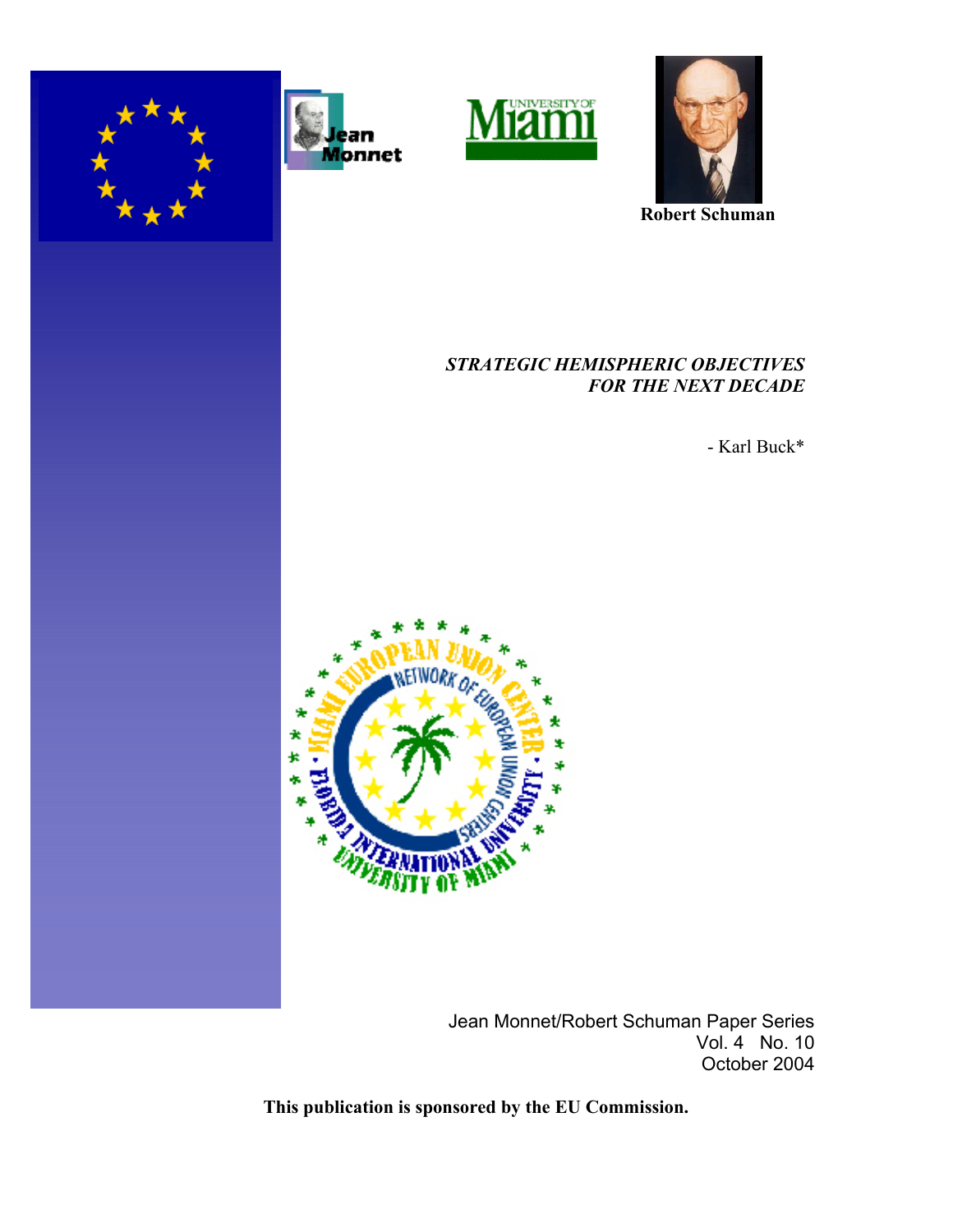#### **The Jean Monnet/Robert Schuman Paper Series**

The Jean Monnet/Robert Schuman Paper Series is produced by the Jean Monnet Chair of the University of Miami, in cooperation with the Miami European Union Center.

These monographic papers address issues relevant to the ongoing European Convention which concluded in the Summer of 2003. The purpose of this Convention was to submit proposals for a new framework and process of restructuring the European Union. While the European Union has been successful in many areas of integration for over fifty years, the European Union must take more modern challenges and concerns into consideration in an effort to continue to meet its objectives at home and abroad. The main issues of this Convention were Europe's role in the international community, the concerns of the European citizens, and the impending enlargement process. In order for efficiency and progress to prevail, the institutions and decision-making processes must be revamped without jeopardizing the founding principles of this organization. As the member states negotiate the details of the draft constitutional treaty, the Jean Monnet/Robert Schuman Papers will attempt to provide not only concrete information on current Convention issues but also analyze various aspects of and actors involved in this unprecedented event.

The following is a list of tentative topics for this series:

- 1. The challenges of the Convention: the ability to govern a supranational Europe or the return to intergovernmental cooperation?
- 2. How did the member states figure in the framework of the Convention?
- 3. The necessity to maintain a community method in a wider Europe.
- 4. Is it possible for the member states to jeopardize the results of the Convention?
- 5. The member states against Europe: the pressures on and warnings to the Convention by the European capitals.
- 6. Is it possible that the Convention will be a failure? The effects on European integration.
- 7. Similarities and differences between the European Convention and the Philadelphia Convention of 1787.
- 8. The role of a politically and economically integrated Europe in the governance of the world.
- 9. How important is European integration to the United States today?
- 10. The failure of a necessary partnership? Do the United States and the European Union necessarily have to understand each other? Under what conditions?
- 11. Is it possible to conceive a strategic partnership between the United States, the European Union and Russia?
- 12. Russia: a member of the European Union? Who would be interested in this association?

Miami European Union Center **Jean Monnet Chair Staff:**  University of Miami Joaquín Roy (Director) 1000 Memorial Drive **Aimee Kanner (Editor)** Aimee Kanner (Editor) 101 Ferré Building<br>
Coral Gables, Fl. 33124-2231 Roberto Domínguez (Research Assistant)<br>
Nouray Ibryamova (Research Assistant) Phone: 305-284-3266; Fax: 305-284-4406 Markus Thiel (Research Assistant) Email: jroy@miami.edu Wendy Grenade (Associate Editor) Web: www.miami.edu/eucenter Eloisa Vladescu (Editorial Assistant)

Nouray Ibryamova (Research Assistant)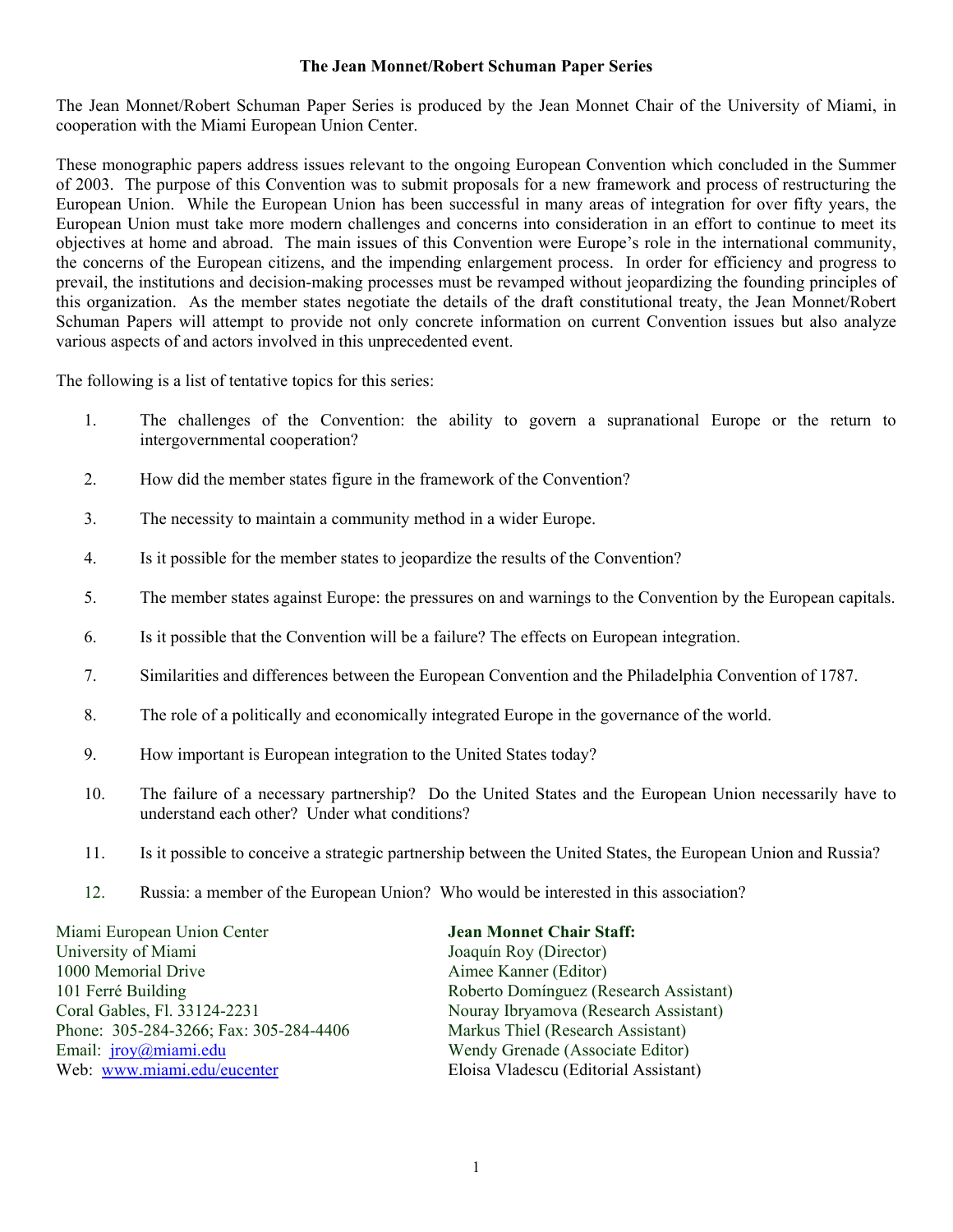# **STRATEGIC HEMISPHERIC OBJECTIVES FOR THE NEXT DECADE**

 $\mathcal{L} = \{ \mathcal{L} = \{ \mathcal{L} \mid \mathcal{L} = \{ \mathcal{L} \mid \mathcal{L} = \{ \mathcal{L} \mid \mathcal{L} = \{ \mathcal{L} \mid \mathcal{L} = \{ \mathcal{L} \mid \mathcal{L} = \{ \mathcal{L} \mid \mathcal{L} = \{ \mathcal{L} \mid \mathcal{L} = \{ \mathcal{L} \mid \mathcal{L} = \{ \mathcal{L} \mid \mathcal{L} = \{ \mathcal{L} \mid \mathcal{L} = \{ \mathcal{L} \mid \mathcal{L} = \{ \mathcal{L} \mid \mathcal{L} =$ 

 $\mathcal{L} = \{ \mathcal{L} = \{ \mathcal{L} \mid \mathcal{L} = \{ \mathcal{L} \mid \mathcal{L} = \{ \mathcal{L} \mid \mathcal{L} = \{ \mathcal{L} \mid \mathcal{L} = \{ \mathcal{L} \mid \mathcal{L} = \{ \mathcal{L} \mid \mathcal{L} = \{ \mathcal{L} \mid \mathcal{L} = \{ \mathcal{L} \mid \mathcal{L} = \{ \mathcal{L} \mid \mathcal{L} = \{ \mathcal{L} \mid \mathcal{L} = \{ \mathcal{L} \mid \mathcal{L} = \{ \mathcal{L} \mid \mathcal{L} =$ 

**Karl Buck\*** 

**The Jean Monnet Chair University of Miami Miami, Florida October 2004** 

\*Karl Buck is Head of the Latin American Area at the European Union Council of Ministers, General Secretariat.

**\_\_\_\_\_\_**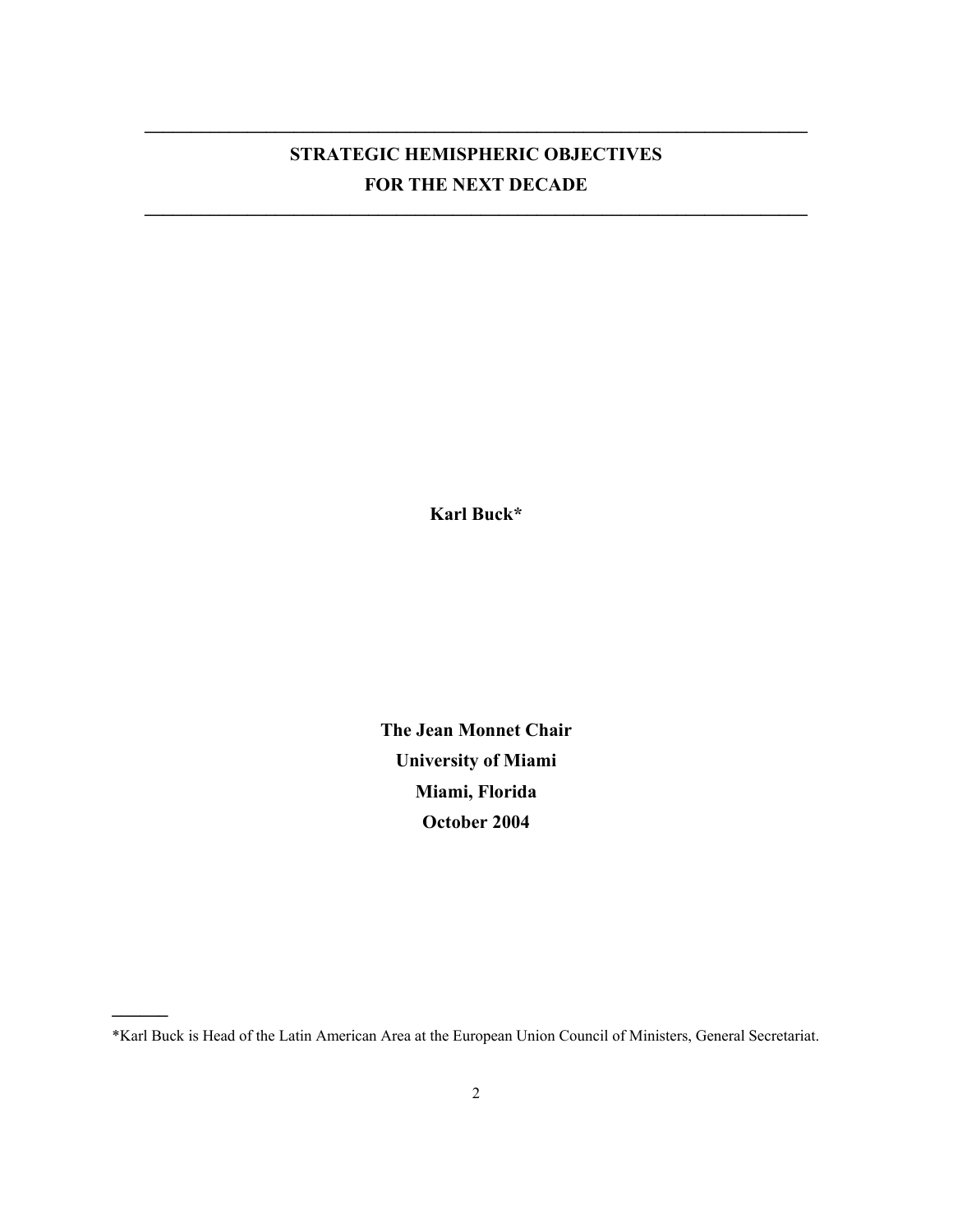## **STRATEGIC HEMISPHERIC OBJECTIVES FOR THE NEXT DECADE<sup>1</sup>**

I would like to emphasize how much I was impressed by the opening speeches by Commander in Chief General J.T. Hill and R. Millett, by their approach and analysis which are largely similar, or compatible with views in the European Union, which I shall present. On certain things we may put the emphasis differently, or even disagree. But on one thing we agree: there needs to be a better, broader dialogue between the two sides of the Atlantic. This conference, I understand, is held in that spirit. I welcome this opportunity to contribute to it.

## **The European Union in the World**

 $\overline{\phantom{a}}$ 

The Unitd States is the only military superpower in the world today, due to its huge budget for defence spending, 750 bases in the world, and its technological advantage. The United States has enormous power and influence, but not unlimited: military power is indispensable in certain situations, but does not solve political or social problems. The United States is also very strong economically, but not nearly so dominant. The European Union has a similar GDP, is an equal trading power. Also, East Asia holds 70% of foreign currency reserves. In addition, the United States has ballooning deficits.

 In his afterword to "American power and the crisis of legitimacy", R. Kagan comes to the conclusion that: "Europe is too weak to be an essential ally, and it is too secure to be a potential victim". There is much truth in this quote, just like in the following one, again from Kagan: "Europe matters because Europe and the United States remain the heart of the liberal, democratic world. The liberal, democratic essence of the United States makes it difficult, if not impossible for the Americans to ignore the fears, concerns, interests and demands of its fellow liberal democracies." The European Union may not be a global power, but it is a global player, a power in the world. True, the European Union continues to punch below its weight in the United Nations and the international financial institutions. The European Union provides 37% of the UN's regular budget and around 50% of all UN Member States' contributions to UN funds, programs and agencies. Its impact is not commensurate with this level of contribution.

 With 25 Member States, the Union will comprise 15% of the membership of the United Nations. It is uniquely placed to formulate, agree and carry forward joint positions in the United Nations and the Bretton Woods institutions. EU-25 is potentially a world player, an actor ready to share in the responsibility for global security. Having listened to the earlier speeches on the positions of individual European states on Latin America, I stress that in this field, too, the total is more than the sum of its parts.

On the economic level, the European Union is already a global player with its population of 450 million, its GDP equal to 25 % of the world. The European Union is the leading trading power, the first global donor of official development aid (ODA), with 26 billion USD in 2001

<sup>&</sup>lt;sup>1</sup> Luncheon Speech at the U.S. Army War College Conference, Miami – March 17-19, 2004.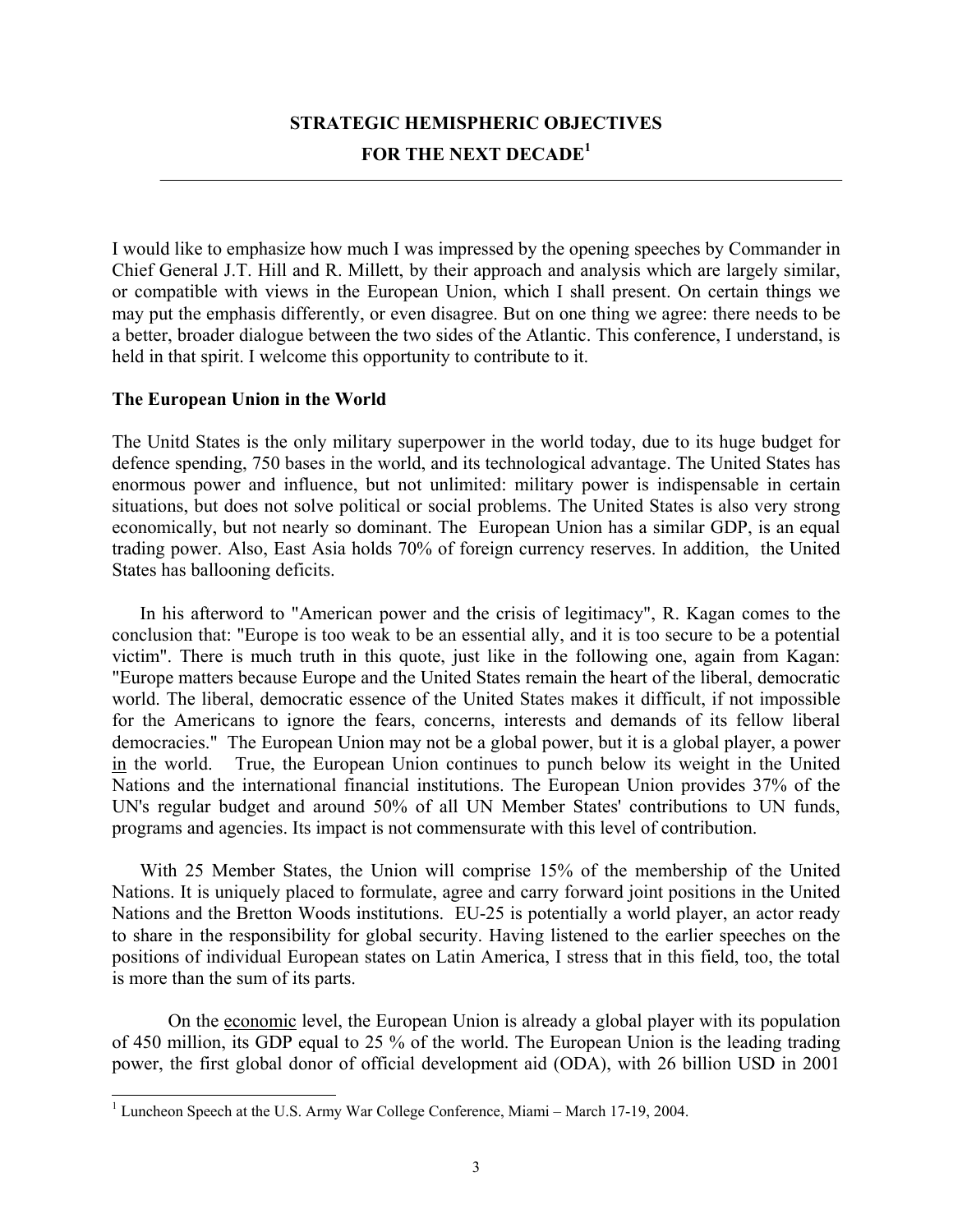compared to the US 11.4, as well as of humanitarian aid (47% of global assistance vs. US36%). In this context, it is noteworthy that unlike some other donors, the European Union does not see ODA as a means of securing short-term foreign policy objectives. Note also that unlike US aid, EU "aid" refers only to development assistance and does not include military or private international assistance.

In Latin America, the European Union is the first or second trading partner for all countries. From 1990 till 2002, EU imports from Latin America increased from 26,7 to 53,7 billion Euros, and exports to Latin America rose from 17,1 to 57,5. With the obvious exception of Mexico, the European Union is the first investor, particularly in nontraditional sectors, thus allowing for considerable added value in the countries. After a peak in 2000, European FDI diminished; however, the total stock grew from 176,5 billion to 206,1 billion Euros. The European Union is by far the most important donor of civil aid, more than the United States and Japan together (about 60%). Since 1996, the EC budget alone (i.e. without individual donations from the 15 Member States) has totalled more than 500 million per year. Latin America receives three times more EU aid per capita than other developing areas in the world. To quote the recently adopted European Security Strategy -ESS-: Trade and development policies can be powerful tools for promoting reform. The European Union and the Member States are well placed to pursue both goals, trade and aid.

 The European Union is also a powerful political actor, although it still has some way to go, even more so as concerns military capacities. I shall therefore concentrate more on non-military policies. To put it simple: the European Union certainly has far more carrot than stick capacities - but not just because of lack of the latter. It is also a matter of approach. And there is an intrinsic value in being a non-military power. Take as an example the EU's role together with some Latin American partners in putting an end to civil wars in Central America and in the post-conflict area. In our relations with Latin America – including with more "difficult " partners – whenever possible, we prefer dialogue, persuasion, cooperation, yet we are not naïve: dialogue does not always settle problems in this complex world. But, I dare a pun: rather than denouncing an "axis of evil", we try to get "access to evil" to change things. Where the United States sees a dangerous world, many in the European Union, until recently, saw a complex world. But it is also true that a large part of the EU population was somewhat unclear if it really wanted a multipolar world or one led by the United States, with the European Union in a privileged position.

#### **The New Situation in Latin America**

Various speakers described and analysed the important evolutions in Latin America since the early 1990's, so I can limit myself to highlighting the essential aspects. Democracy has become the normal way of installing governments and doing politics. Latin America has made enormous efforts in opening its economies to the world. They have the right to expect now that globalisation is not a zero-sum game. Latin American countries strongly assert themselves politically as a region striving for an active, independent role including as a global actor and the European Union supported this from the start. We seem even to be more confident than some Latin American speakers at this conference. Let me stress in this context the coordination between the European Union and Latin American countries on a number of matters of common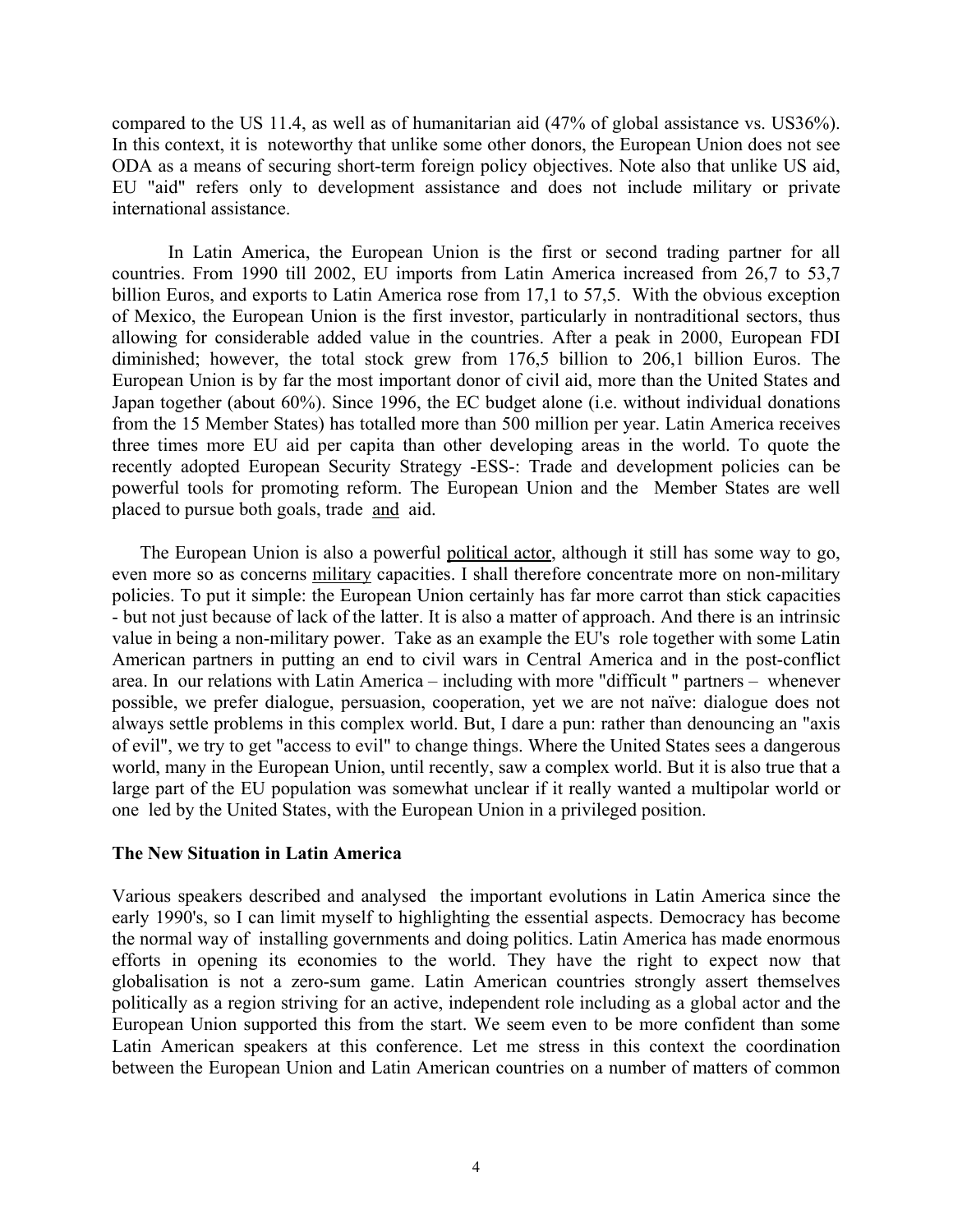interest in international fora, in particular the UN system; they are becoming more and more regular exercises to sound out common ground.

 There are, however, persistent shortcomings which obviously start having an impact on the security situation: continued grave social inequality and exclusion, suboptimal economic interrelatedness; regional integration processes seem more advanced in Presidential declarations than on the ground.

### **The European Security Strategy (ESS) - The Voice of the European Union on Security Matters**

We sometimes forget that our ambition to build a common foreign and security policy is still in the early stage. We began this task only in 1993, with the entry into force of the Maastricht Treaty. Being a relative newcomer on the global scene, drawbacks were regrettable, but not altogether unexpected. They did not prove that a common foreign policy is impossible, they showed how badly we needed one! The European Security Strategy is a direct response to that conclusion. We did our homework, and we have achieved a lot in a short time. In the security field, we have "someone whom you can phone when you want to talk to Europe", the High Representative Javier Solana. We have created new structures, including our Institute for Strategic Studies, and developed new capabilities. We have deployed those capabilities in the field, in the Western Balkans and in Africa. We have moved from a phase of theory to a phase of practice. The **ESS** is the result of a remarkable convergence of views on security issues between EU Member States, coming from various historical backgrounds and with a vast array of government coalitions and public opinions on military matters. An authentic and distinctive European voice in security issues has been confirmed.

 The old "set" of dangers in the world has been enlarged; not only are we confronted with failed or failing states, but new dangers are found in the combinations of threats: terrorism capitalising on the persistence of regional conflicts; criminal organisations acquiring weapons of mass destruction, whether through theft or collaboration with States, or through collapse of State structures; collusion between fundamentalists, cyber-terrorists and international criminal organisations. Distant threats have the potential to gravely affect Europe's security. There are no more borders – neither for threats and crises, nor for solidarity and the shared will to create an other world.

 The geo-strategic scene has been transformed. The process we describe as "globalisation" has facilitated the easy movement of people, goods and ideas, but also of grievances, criminality and weapons. I strongly recommend reading the report of the ILO Commission on the Social Dimension of Globalisation, recently published. The Union has not stood impassive as the world around it changes. The imminent enlargement of the Union is itself a response to the contemporary challenges, reinforcing political stability and economic security on our own continent. One of the core elements of the international system is the transatlantic relationship. This is not only in our bilateral interest but strengthens the international community as a whole.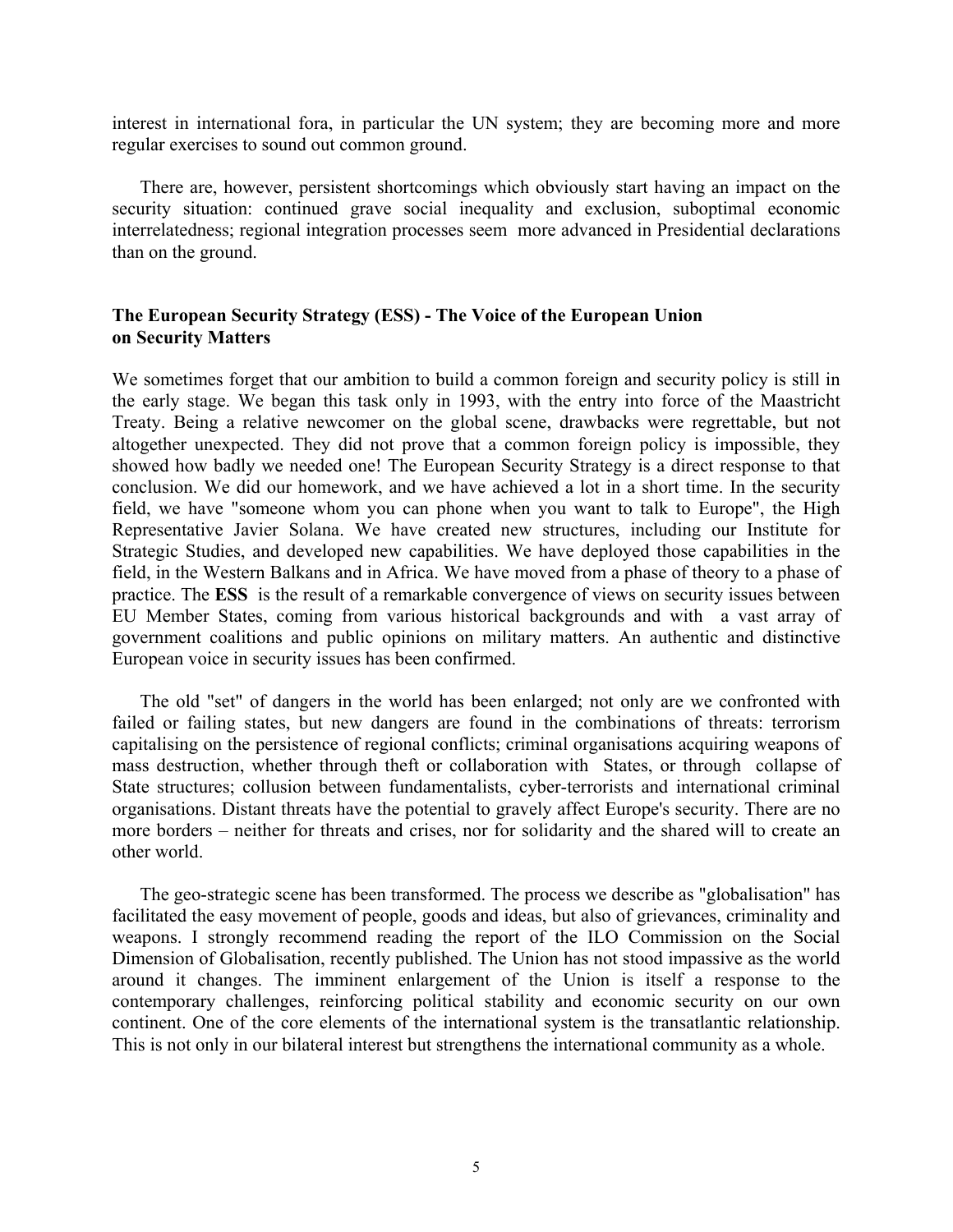What are the major elements of the ESS ?

 1. **Responsibility**: as the European Union grows, we have a duty to assume our responsibilities for security – to our own citizens, to our neighbours and, more widely, for global security. We could, in theory, walk away from these responsibilities – but we could not escape the consequences of doing so. The recent horrible attacks in Spain showed EU countries are now part of the terrorist battlefield.

 2. **Neighbourhood**: I would not go into it here, but for an enlarged European Union, countries such as Georgia - I mean not the lovely US state next door - are neither remote nor distant.

 3. **Effective multilateralism**: it is not enough to say we support multilateralism. We must be prepared to make it work. Making it work means extending the scope of international law. It means reforming and strengthening multilateral institutions. Kissinger's recommendation is right, but not only for the US policy: "The dominant trend in American foreign policy must be to transform power into consensus, so that the international order is based on agreement rather than reluctant acquiescence."

 You are aware that the European Union is strongly in favour of promoting rule-based order through international law. Effective multilateralism requires a strong commitment to upholding, developing and implementing international law. It has an indispensable role to play in fostering good governance and domestic rule of law, thereby making an important contribution to prevent state failure; it helps to address the inter-related problems of conflict, poverty, underdevelopment and the absence of human security. Where international order is based on agreed rules, we must be prepared to ensure the respect of these rules when they are broken.

 In this context, a functioning International Criminal Court is also essential for the European Union, which strongly encourages Latin American and Caribbean partners to join us in ensuring the principles of universality and integrity of the Rome Statute. Like many of them, we see no convincing reason in bilateral non-surrender agreements on the basis of Art.98. I note with much interest General Hill's remarks on counterproductive effects of the U.S. legislation against those countries who do not "comply."

 In the light of recurrent financial crises in Latin America, the reform discussion within the International Financial Institutions should be strongly supported in view of increasing their universal legitimacy and effectiveness. We should consider ways to enhance the voice and effective participation of developing and transition countries, for example by rebalancing voting powers. To quote the Commission on Social Dimension of Globalization: "There is a serious democratic deficit at the heart of the system." Others would say, a need to reform it. Let me add in this context, that the European Union is also examining Latin American and Caribbean proposals for international funds supporting democracy or alleviating poverty.

 4. Effective multilateralism also implies fostering closer **regional co-operation**. Action, coherence and capability will be vital, but will not be enough unless Europe strengthens relations with its strategic partners. Threats are never more dangerous than when the international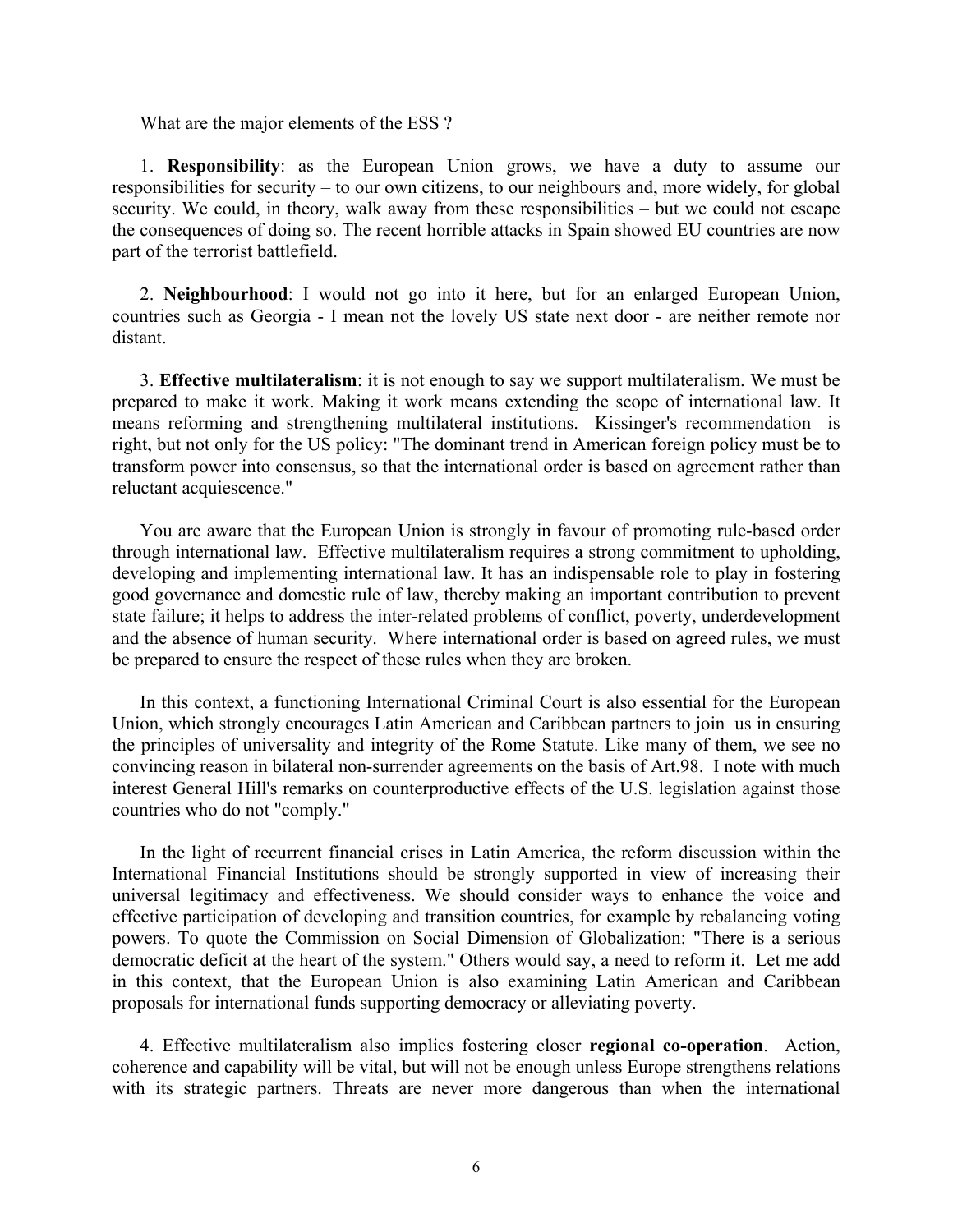community is divided. For this reason in particular, the transatlantic link between Europe, the United States and Canada is irreplaceable. For forty years we were partners for reasons of geopolitical necessity. Today we are partners of choice. As such, we must choose to work together to address our shared responsibilities, since none of us, however powerful, can deal with all the problems alone. Better co-operation is the key to effective multilateralism, and is our best weapon against the threats we jointly face. Regional organisations also strengthen global governance, e.g., ASEAN and MERCOSUR can make an important contribution to a more orderly world. We encourage and cooperate with them to do so.

5.ESS has a **comprehensive approach** to security; one that pays as much attention to the causes of threats as to their consequences. Globalisation brings more freedom and wealth, but millions have been excluded from its benefits. Globalisation's potential to generate new frustrations must be addressed. To quote again the Commission on Social Dimension of Globalization: "We seek a process of globalization with a strong social dimension based on universally shared values, and respect for human rights and individual dignity; one that is fair, inclusive, democratically governed and provides opportunities and tangible benefits for all countries and people."

Poverty is not the only source of conflict, nor is it a justification for conflict. Indeed, social research shows that it is rather frustrated expectations that cause rebellion. But poverty and deprivation are breeding grounds for discontent and anger. A world that is fairer is also a world that is more secure. Security is a precondition for development. Democracies do make the world safer. Conflict not only destroys infrastructure, including social infrastructure; it also encourages criminality, deters investment and makes normal economic activity impossible.

 6. A final theme is **prevention,** a particularly difficult task, but essential. Today's threats are dynamic ones. Left alone, they will become more dangerous. At this conference, various speakers referred to Haiti and our common failure to prevent the mounting crisis, or at least to intervene at an earlier stage. There was agreement that this should no longer be allowed to happen - but reactions from the region show how difficult this is not only on a military level, but also because of political sensitivities. I mentioned earlier that the European Union is already operative in peacekeeping and police missions, in particular in the Balkans and Africa. In Haiti we are in the process of reactivating possibly hundreds of million Euros, some of which had been frozen because of persistent violations of human and civil rights in the recent past. In Latin America, the EU 's assistance covers conflict prevention projects notably in the Andean region.

 The European Union has an early warning mechanism, a regularly updated watchlist of countries. There is general agreement in the EU institutions and Member States that using all policy areas and achieving the appropriate policy mix is key to increasing the Union's impact in international affairs.

 Looking ahead: The EU's 2010 Headline Goal actually under discussion, has the objective that in 2010, the European Union should be able to respond with rapid and decisive action in the whole spectrum of crisis management operations covered by the Treaty of the European Union. This would include humanitarian and rescue tasks, peace-keeping, combat forces including in crisis management, joint disarmament operations, support for third countries in combating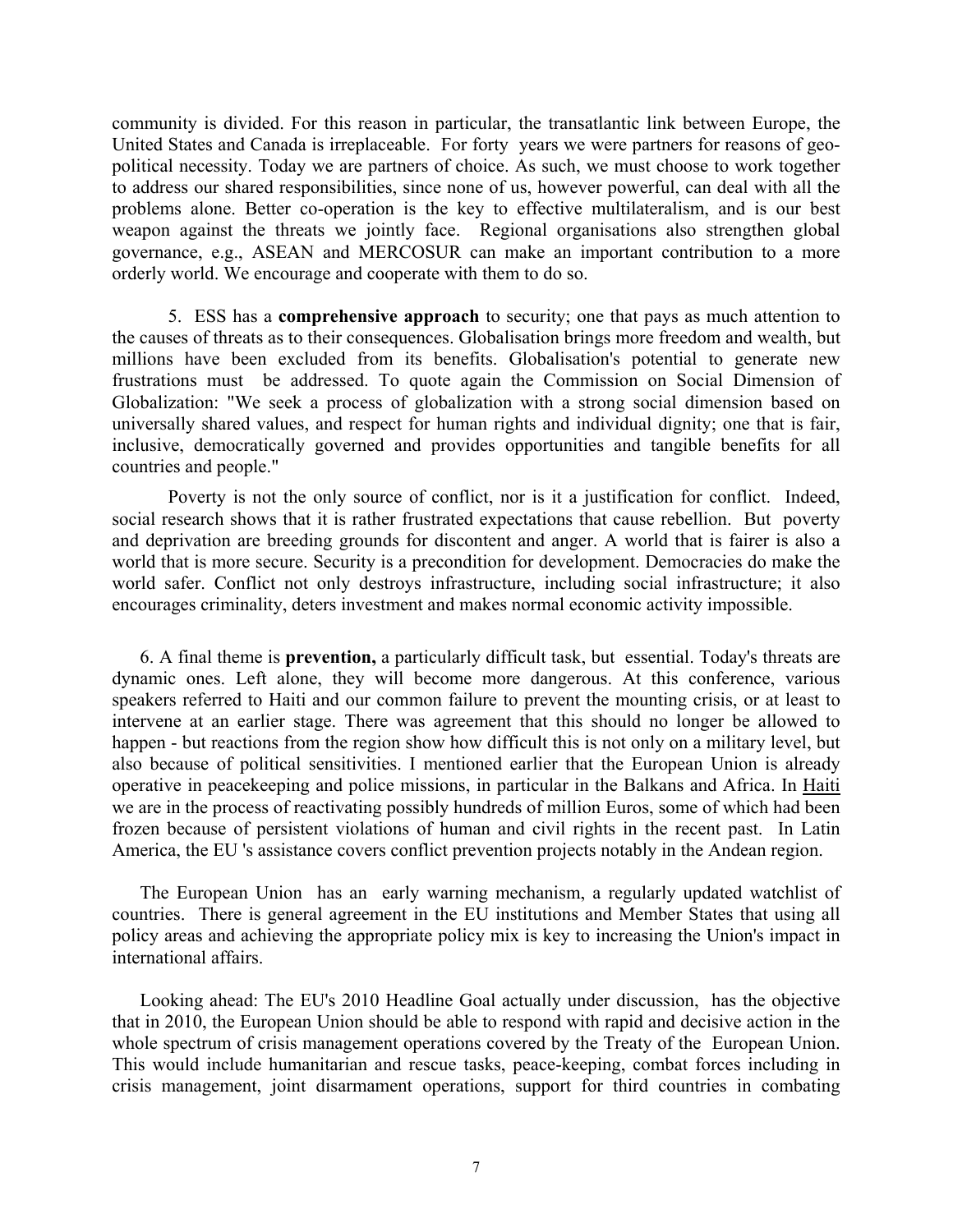terrorism, and security sector reform. The European Union must be able to act before a crisis occurs, and retain the ability to conduct several operations simultaneously.

#### **Security Progress in Latin America**

Reading the outcome of the recent OAS Special Conference on Security in Mexico in October, 2003 shows that our analyses and objectives are very similar. Differences lay mainly in capacities, instruments or some priorities. I noted that some speakers considered the outcome as insufficiently operational. To be honest, at the European Union level, there are few contacts with Latin America on security, and mostly in the past. (But even US SOUTH COM Chief General Hill complained he had to operate with a mere 0.22% of the defense budget). However, some of our Member States are known to have such contacts, to offer advise, help, support and intelligence in certain countries, e.g.in Colombia. A dialogue on confidence-building measures, agreed between European Union and RIO Group Ministers in 1994, had a promising start, but was put to rest after few high-level seminars.

 In the light of panels 2 and 3, I need not go into details on progress on security in Latin America. We strongly appreciate the commitments of all Latin American countries, such as to the Tlatelolco Treaty, making it a denuclearized region. The European Union has given support to the implementation of the Compromiso de Lima (17 June 2002) and the Andean Charter for peace and security and the limitation and control of the expenditure on foreign defence. The United Nations Center for peace, disarmament and development in Latin America and the Caribbean, in Lima, deserves our support.

 Regular conferences of defense ministers of the Americas can be important contributions to regional security. Regional confidence-building measures in recent years did substantially improve relations and security in the hemisphere, in addition to growing yet insufficient economic interrelatedness. Just recall some years ago, during a border conflict between Argentina and Chile, energy transfer continued over the Andes just as normal business. This is the kind of concrete implementation of the spirit of joint security perception, Francine Jacome was looking for in her panel.

 The European Union has actively participated in the meeting of the UN Department of Political Affairs on Governance of Security sector in Latin America, in early 2003, and will continue to do so; in this context, the EU Council Presidency established first contacts with OAS in late 2003. The European Union welcomes and financially supports subregional initiatives, such as control and reduction of small arms. This is an important, concrete contribution to security - after all, there are more daily victims in Latin America by small arms than, as it were, by atomic weapons. What is needed, is that such initiatives in Latin America are effectively implemented. There are some worrying signs of recent resurgence of some ghosts of the race towards armament – this would be the wrong answer to the wrong kind of today's threat perception, as other speakers stressed!

 I shall now discuss more in detail, and with examples for certain countries, some aspects of how the European Union is dealing with the political, economic and social causes of security problems.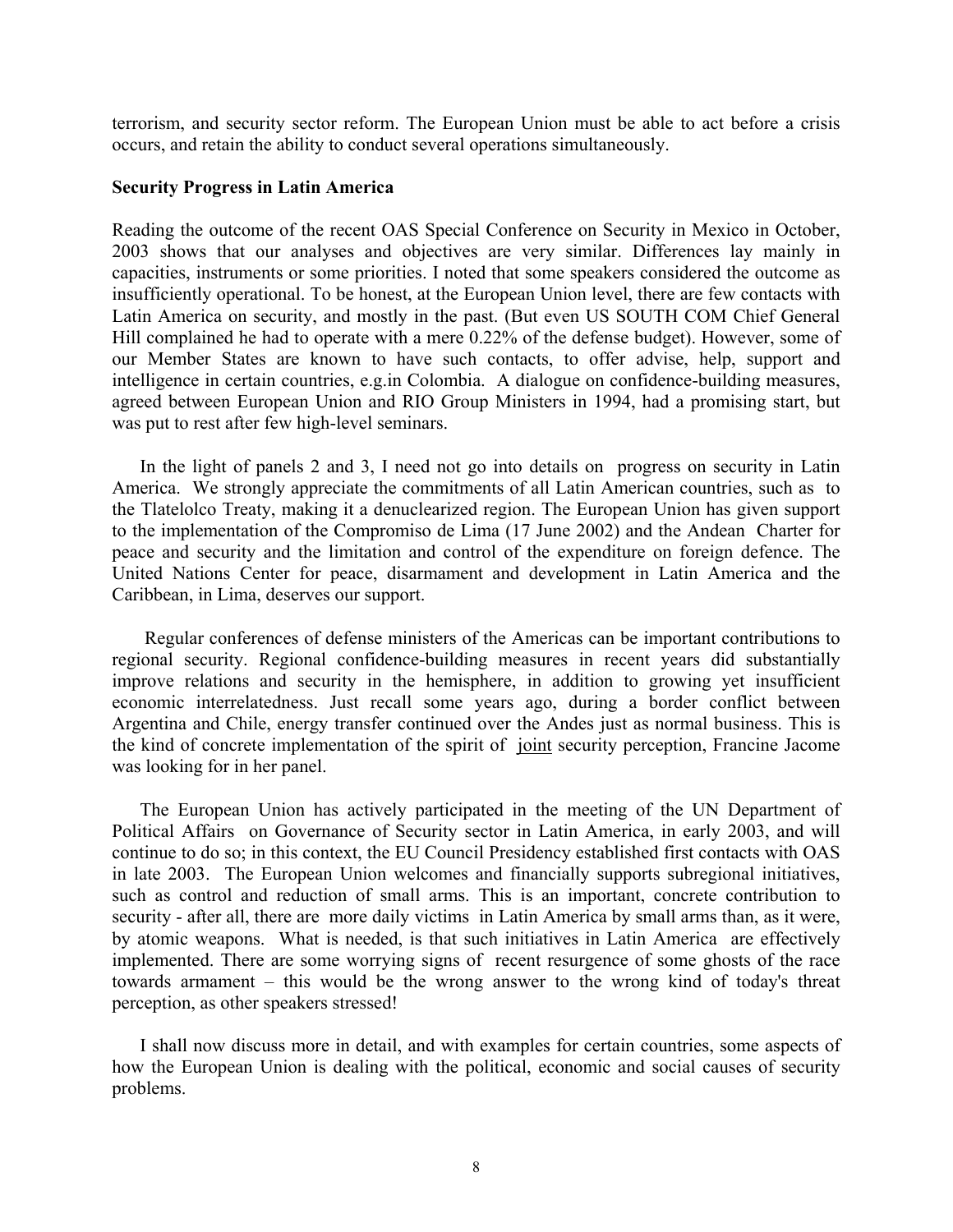#### **Fight Against Terrorism**

Long before becoming itself a victim of large-scale terrorist acts, the European Union has underlined, with words and actions, its solidarity in the fight against terrorism. Following 9/11, the European Union regularly assesses risks of terrorism, including in Latin America and the Caribbean. In recent agreements with third countries, Political Dialogue and/or cooperation on terrorism is foreseen. In addition, the European Unioin decided that as an essential clause, nonproliferation of Weapons of Mass Destruction shall be inserted in future agreements, or added to existing ones. The EU's clearing house has a list of what the European Union considers terrorist groups. We also have good cooperation with the United States. In the light of the terrorist attacks in Spain, as well as of internal reports - made public - on insufficient use of existing instruments, the European Union has taken more concrete steps end of March.

 The European Union is strongly convinced that the fight against terrorism cannot be waged at the expense of established, basic, shared values such as respect for human rights and the rule of law. Not doing so, risks to prolong or create new conflicts. This is, for example, the essence of the EU's message to Colombia, which was renewed in the EU Council's conclusions on Colombia in January 2004, just before President Uribe's visit to Europe. The European Union strongly supports President Uribe's efforts for political, economic and social reforms, to develop a fully functioning democratic state throughout the territory of Colombia, consistent with the rule of law, respect for human rights and international humanitarian law, and the welfare and safety of the citizens of Colombia. The European Union also fully supports his fight against terrorism, illegal drugs and related crimes, and his search for a negotiated solution to the internal armed conflict. The European Union reiterates its willingness to assist a peaceful solution, within the framework of a comprehensive peace strategy the Government should work out. The European Union has actively cooperated at the 10 July London conference of international support for Colombia. In 2003 alone, the EU's non-military contributions amounted to some 300 million Euros, the figures for 1998-2002 are 556 million Euros - which makes us the leading ODA donor.

 On the other hand, the European Union recommended to modify the ley alternativa, which some wrongly call the law on impunity, and is not at ease with the passing of judicial powers to security forces. We consider that the recommendations of the London Conference as well as those of the UNHCHR deserve better than being rather selectively followed. There is international concern that the paramilitaries are just trying to buy their way out politically. Any large-scale amnesty, in particular if covering serious crimes, would be a very bad signal not only to the FARC and ELN. The European Union asks Colombia to also respect the rights of victims, not because we are bleeding-heart softies, manipulated by NGO's, as some seem to see it, but for reasons of sustainability of the peace process and of the rule of law. Let's be concrete: otherwise, according to reports of the International Crisis Group, paramilitary leaders would be on the way to become a new political and economic elite: according to the International Crisis Group, in addition to land-stealing by extortion and forced emigration, landbuying has become a most effective way of drug money-laundering. In fertile areas, 40% of the best land were acquired this way.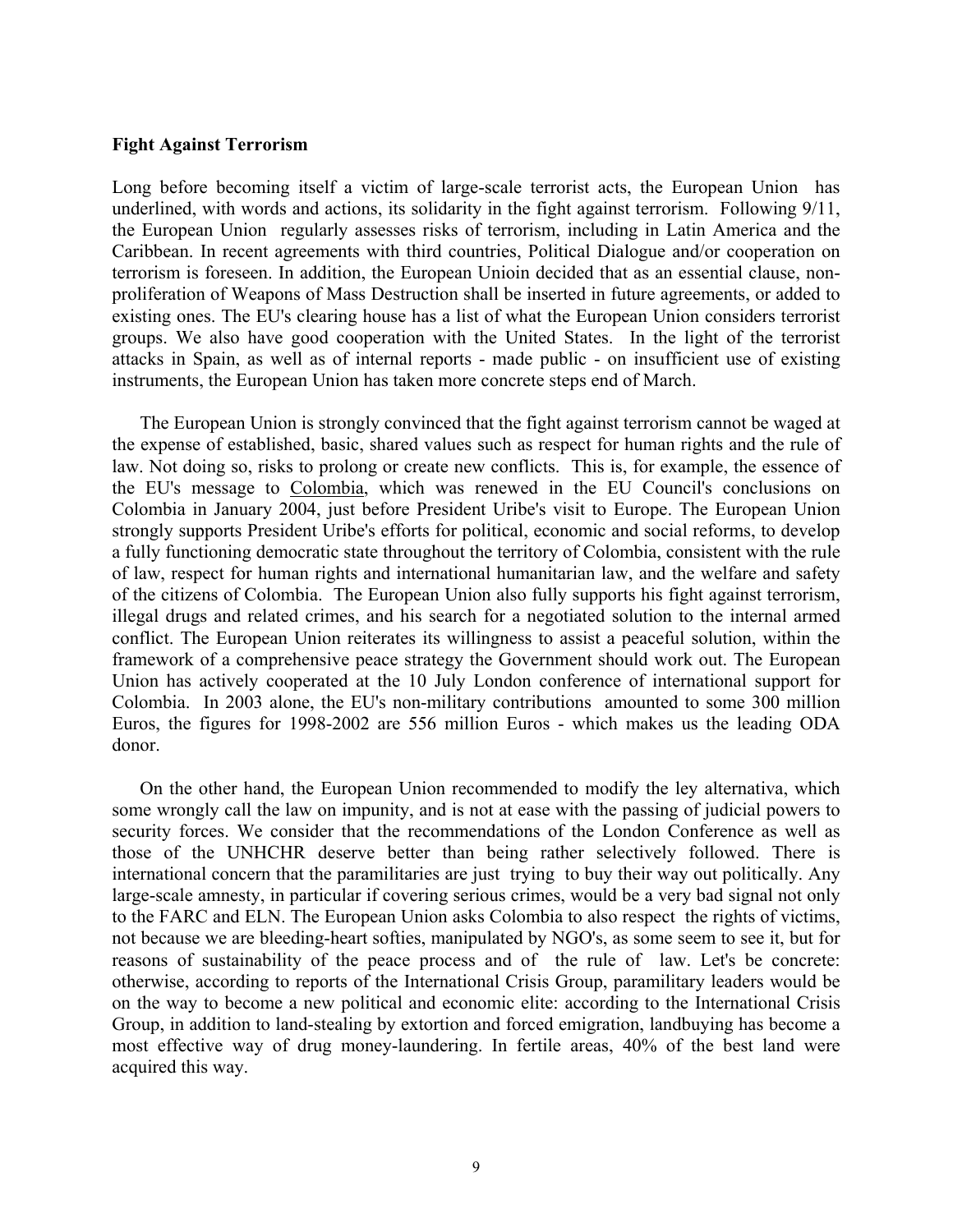Various EU countries are part of the Group of Friends. The European Union strongly supports international good services and efforts, notably by the UNSG and the Catholic Church, to maintain contacts for a peaceful solution with the illegal armed groups. We cannot but regret that actually there is little, or even negative and provocative response mainly from the FARC. As concerns the ELN, contacts are also difficult – it seems to have lost interest or confidence in Cuba's mediating role .

 A final word on the listing of terrorist groups. Unlike the FARC and AU, the ELN was not on the EU's list, until the EU Council decided so on 4 April 2004. This certainly looked inconsistent, but was due to historic circumstances, and linked to hopes for humanitarian solutions. We are all in a dilemma: while listing such groups is well founded on moral or political grounds and well received by the public, political and humanitarian contacts are nearly impossible if they are listed.

#### **Drugs**

Drugs are not only a continuous threat to life and health, but also to democracy and even regional security because of the close links between drug cartels and terrorist groups, "narcoterrorism". These links exist not only in Latin America. The European Union is committed to the fight against drugs on the basis of principles of co-responsibility, it favors positive, i.e. non-repressive action in producing countries, a global and balanced approach tackling both demand and supply . The European Union tries to tackle the problem with various instruments and at multiple levels: political or expert dialogue, trade, cooperation.

 The Mechanism for Co-ordination and Cooperation on Drug-related Matters between the European Union, Latin America and the Caribbean, an initiative that originated at the meeting of the European Council in Madrid in December 1995, is the framework for dialogue to deal with the drug problem and related crimes in an effective and consensual way. At the first EU-LAC Summit 1999 in Rio, both sides adopted an action plan. The Mechanism's 5th high-level meeting was held in Cartagena/Colombia on 29-30 May 2003. Over seventy projects or activities are under way in this context. Special attention is given to four priority areas: demand reduction, money laundering, alternative development and maritime cooperation, and to control of precursor chemical diversion, criminal networks and exchange of information and experiences on new illicit drug trends, in particular synthetic drugs.

 Together with Latin America, we undertake joint efforts to dismantle the components of the world drug problem as an important contribution to the fight against terrorism. Some Latin American and Caribbean countries develop relations with Europol and with Eurojust. Recently, an agreement was signed between Europol and Colombia. In addition, the European Union has a specialised dialogue and cooperation with the Andean Community: Alternative development projects are ongoing in Colombia, Bolivia and Peru, a monitoring centre was supported in Venezuela. An important project on precursors control is run in the Andean area.

 The European Union is more than the United States centred on "soft eradication", linked with fostering alternative production. Drug cooperation projects with Latin America and the Caribbean total some 120Meuros. Our Peace Laboratories in Colombia are not just a societal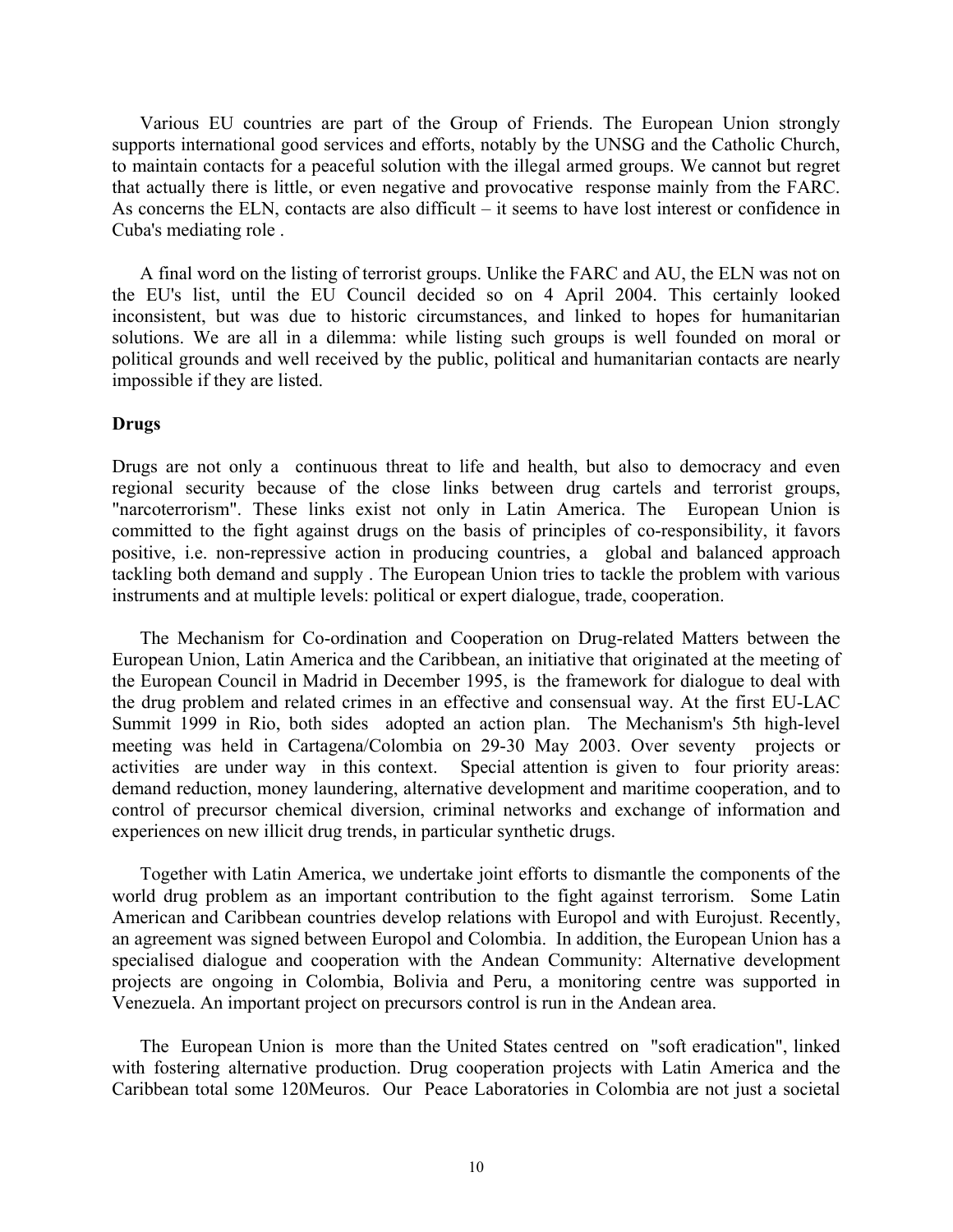utopia, but a concrete way of alternative living. To avoid negative impact for these by US fumigation measures, we established a functioning dialogue at Bogota. For many years the European Union has granted a Special anti-drug Generalized System of Preferences to the Andean and Central American countries. This means in reality, that 70-90% of Andean exports already enter the European Union tax free.

 Dialogue, trade and aid aspects are also essential components in recent agreements with Latin America. We have concluded and put into practice "Association Agreements", which include Free Trade Areas, with Mexico and Chile, negotiations with Mercosur are under way and should be concluded this year. Central America and the Andean ask for similar agreements. In the light of its own experience, we also strongly support regional integration, which not only reinforces a region's impact on the international playing field, but is also a strong expression of confidence, mutual understanding, shared objectives, and more and more important in the fight against the mobile drug producers.

 Recent analyses tend to confirm the EU's approach to drugs: According to the Andes 2020 study of the Council on Foreign Relations, the U.S. Plan Colombia risks to fail in the long haul, with drug production merely shifting to other countries, notably Bolivia. John Heimann, former Comptroller of the U.S. Treasury and one of the report's authors, stressed that security issues, drugs, corruption, poor land distribution, income inequalities and other problems need to be tackled multilaterally; addressing these issues on a country-by-country basis is doomed to failure. Lieutenent General Daniel Christman (retired), senior Vice President for International Relations of the U.S. Chamber of Commerce, said the current plan did little to prevent replanting and affected poor farmers more than rich drug cartels. We share the view of Peter Hakim, President of the Inter-American Dialogue: Destroying the livelihood of coca growers without providing alternatives is likely to be self-defeating and undermining the governments' capacity and credibility – including ours!

 Before moving to other subjects, let me stress again our common interest in combating drugs everywhere. According to DEA Chief Karen Tandy, U.S. drug users supply the international drug trade with 65 billion per year; the Madrid attacks were financed by hashish trade - in this situation, for our own security, we all must focus ever more on demand.

 Economic development, social cohesion, democratisation and regional integration are priorities which most thoughtful policy makers in Latin America see as inextricably linked, mutually dependent and have an impact on security. There is a certain amount that the European Union can do, and does, to help. But since the focus is on causes, not symptoms, it is absolutely clear, and only right, to acknowledge that real change is in the hands of Latin American governments' countries themselves.

#### **Good Governance and Development**

The Joint Council and Commission Statement of November 2000 on EC development policy identified institutional capacity-building in the area of good governance as one of the six priority areas for EC development policy. Council conclusions on governance and development in September 2003 further operationalised this approach. The ESS states the following: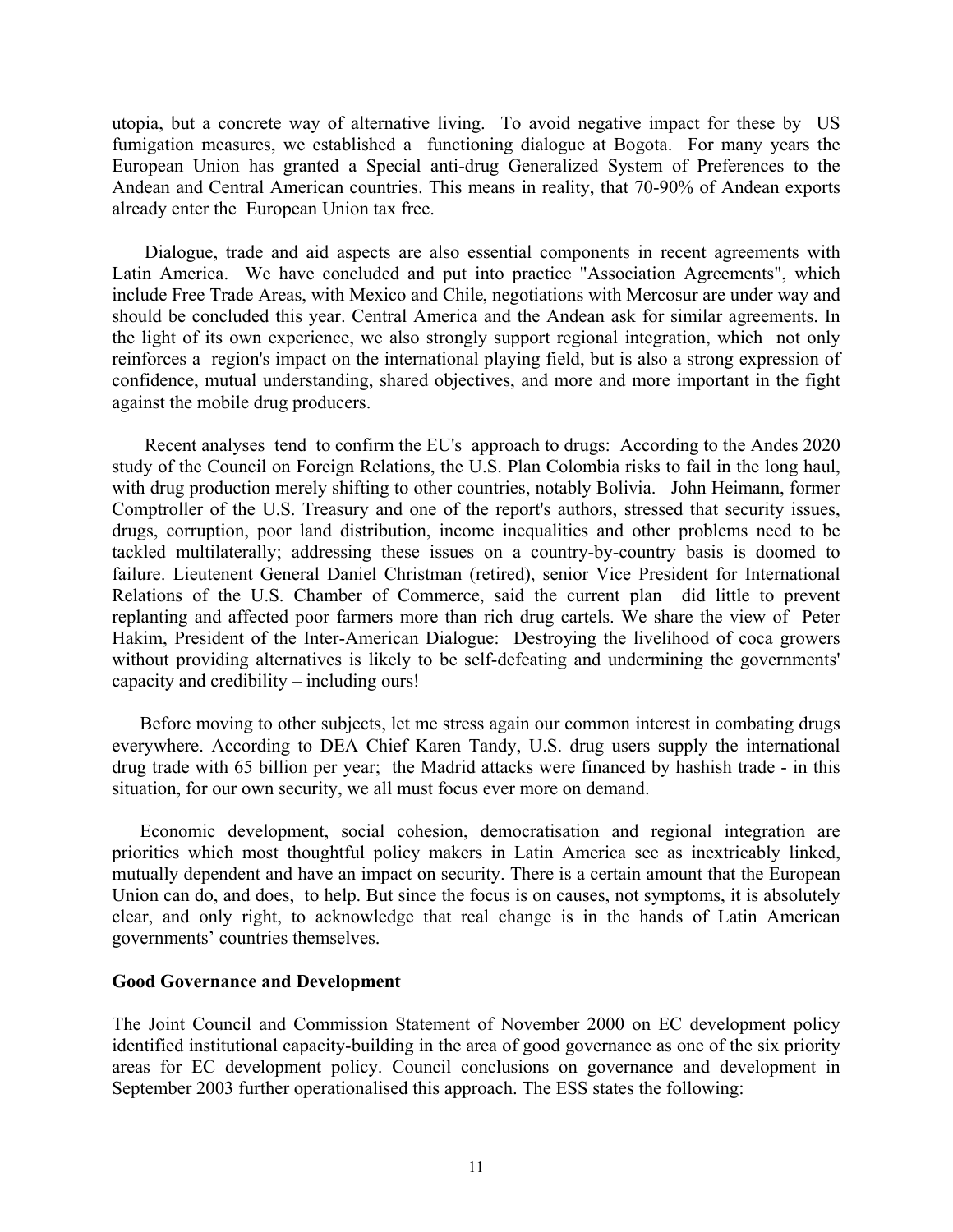The quality of international society depends on the quality of the governments that are its foundation. The best protection for our security is a world of well-governed democratic states. Spreading good governance, supporting social and political reform, dealing with corruption and abuse of power, establishing the rule of law and protecting human rights are the best means of strengthening the international order.

 In all its agreements, the European Union negotiated as an essential clause (in terms of the Vienna Convention, i.e. allowing to suspend the agreement in case) that the respect of the principles of democracy and Human Rights underpin the internal and external policies of the parties. It is worth highlighting that this clause originated from requests of Chile and Argentina in the early 1990s, to protect themselves against any return to dictatorship. We are glad we did not have to apply it.

Meanwhile, we added a clause on Good Governance. Similar, more elaborate clauses figure in the Cotonou agreement with ACP, and were in the past applied i.e. on Haiti. Our agreements also include a clause on corruption, certainly a worldwide problem all societies have: but the effects of corruption are worse the poorer a country is. Nobody, and in particular not a democratically elected President should not be allowed to get away with hundreds of millions stolen from his people or received from drug traficking. Through such clauses, the European Union is aiming at a worldwide community, a global public opinion supporting democracy, human rights and good governance.

 In recent EU-US consultations on Latin America in Washington, ASS Noriega stressed that Latin American governments, with income from trade, FDI and remittances have considerable means to pass through to their people, and that countries with good governance, like Chile, demonstrably show better performance – we cannot but agree!

 In this context, we note an evolution which could have worrying effects on regional security, particularly but not only in the Andean area and Central America. Old elites and their parties lost confidence, and new, so far excluded segments of society came to power. This is in its own way a welcome proof of democracy, but highlights old and new problems which must be adressed urgently. Old elites are out of power, but still have structures links and experience. New elites are in power, but lack efficient underlying structures and organisations. There are some risks of undemocratic challenge for power and frustration. True, there is some impact of effects of globalisation to which Latin American elites made important advance steps by opening up economies. But not all can be blamed on Globalisation. The European Union tries to support good governance through the instruments I already mentioned:

- policy dialogue for defining priority areas on governance-related matters on the basis of each partner country's priorities.
- development assistance including projects, sector programs, budget support and trade agreements. Budget support can be given where appropriate, for example to Bolivia, one of the main beneficiaries of EU ODA in Latin America: since 1976, this country received over 500 Meuros from the European Community alone (i.e. not counting aid by our individual Member States). In recent years, Bolivia got an average 300 Meuros from EC and bilateral aid from Member States.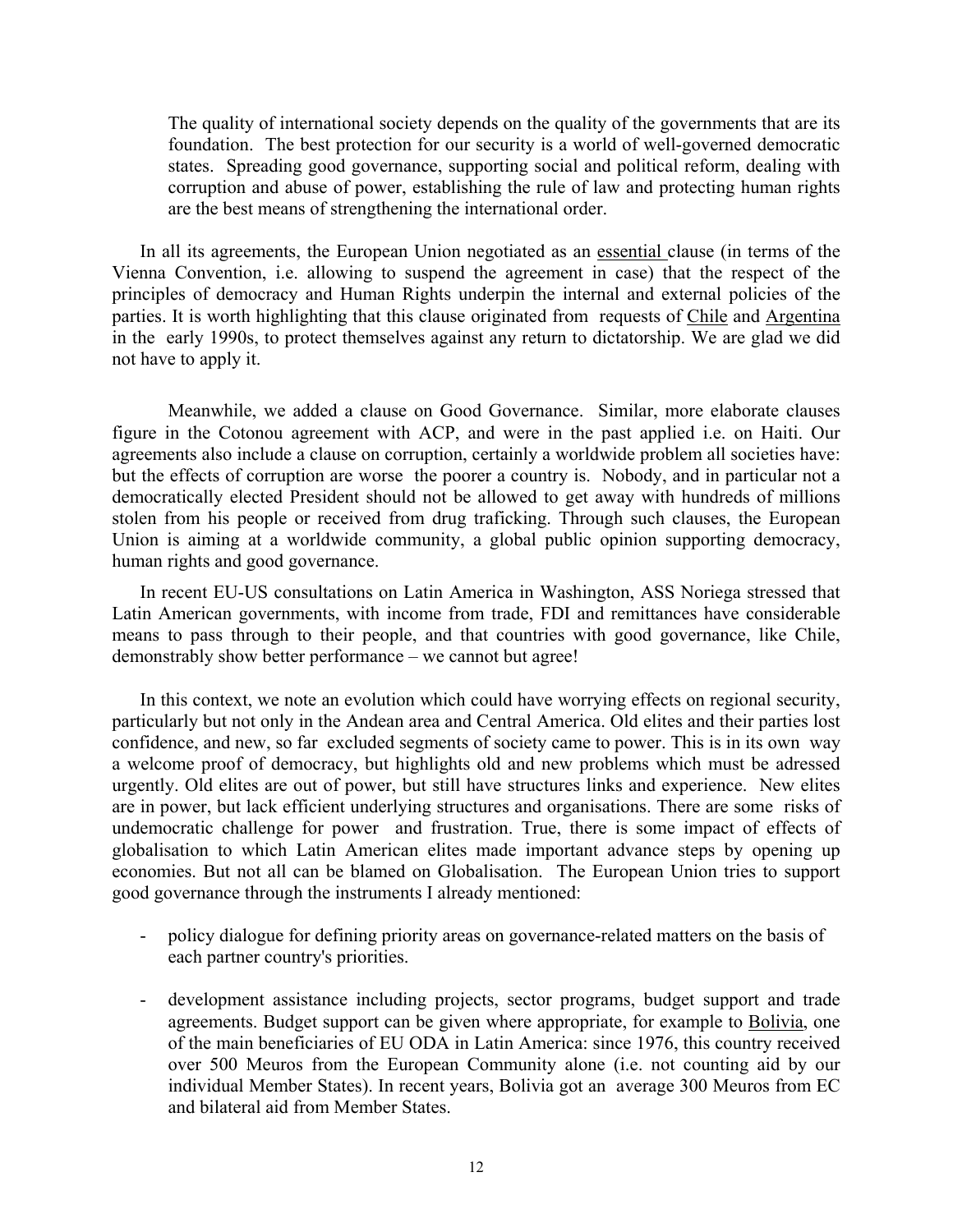- The Country Strategy Paper for 2002-06 foresees 126 million more; the European Union also contributes to the actual budget deficit crisis.
- The "Country and Regional Strategy Papers" give the countries/regions concerned a clear view of what they can expect for a number of years, and for which priorities. Some of these have recently been reoriented towards good governance and institution-building. These Papers are subject to mid-term reviews, and jointly established with sovereign partners who keep "ownership" of their national development strategies.

Bolivia also benefitted from the HIPC Initiative: since 1998, it received 1,8 billion USD in debt relief. Phil Chicola of the State Department stressed that the country, so rich in gas and more, does have considerable resources - it must use them and quickly decide so. To give a further example: as concerns Peru, at a donors' conference held in October 2001 in Madrid, the European Union pledged around 600 Million Euros in support of the Government's Social Emergency Programme "A Trabajar".

Let me end this chapter with a reference to migration - often an outcome of insufficient development and chances. The European Union and Latin America and the Caribbean have started a dialogue on this problem, a very real one: in Spain alone there are said to be nearly half a million of Ecuadorians. Spain has started to legalise many foreigners at a rythm of up to 1,000 a day.

## **Equality, Social Cohesion**

As said above and highlighted by other speakers, social exclusion and inequality are time bombs.

 I don't want to sound sanctimonious or paternalistic: fighting inequality and securing cohesive societies are overriding priorities not only for Latin America but for the European Union as well. For all our rhetoric about European social policy, visible and unacceptable inequalities also remain within European societies. Some 15% of EU inhabitants (56 million people) in 1999 were at risk of living in poverty and over half of those (33 million) suffered from a persistent risk of poverty. It takes me a 10 minutes walk from my house to enter Brussels' Thirld World; true, it does look different from favelas or callampas.

 But the problems of social cohesion are ever more acute in the Latin American continent. On a scale of 0 to 100, where 100 represents total inequality, Latin America sits at 53.9, much higher than the world's average (38), and even higher than Africa! The World Bank estimates that the richest 10% of the population of Latin America earn 48% of total income, while the poorest tenth earn only 1.6%. And as the Inter American Development Bank has pointed out, if income in Latin America were distributed just as it is in the countries of South East Asia, poverty in the region today would be only a fifth of what it actually is. This is important not only on humanitarian grounds, but also as advise for practical, self-interested politics. Halving the population of poor people means doubling the size of the market; and strengthening the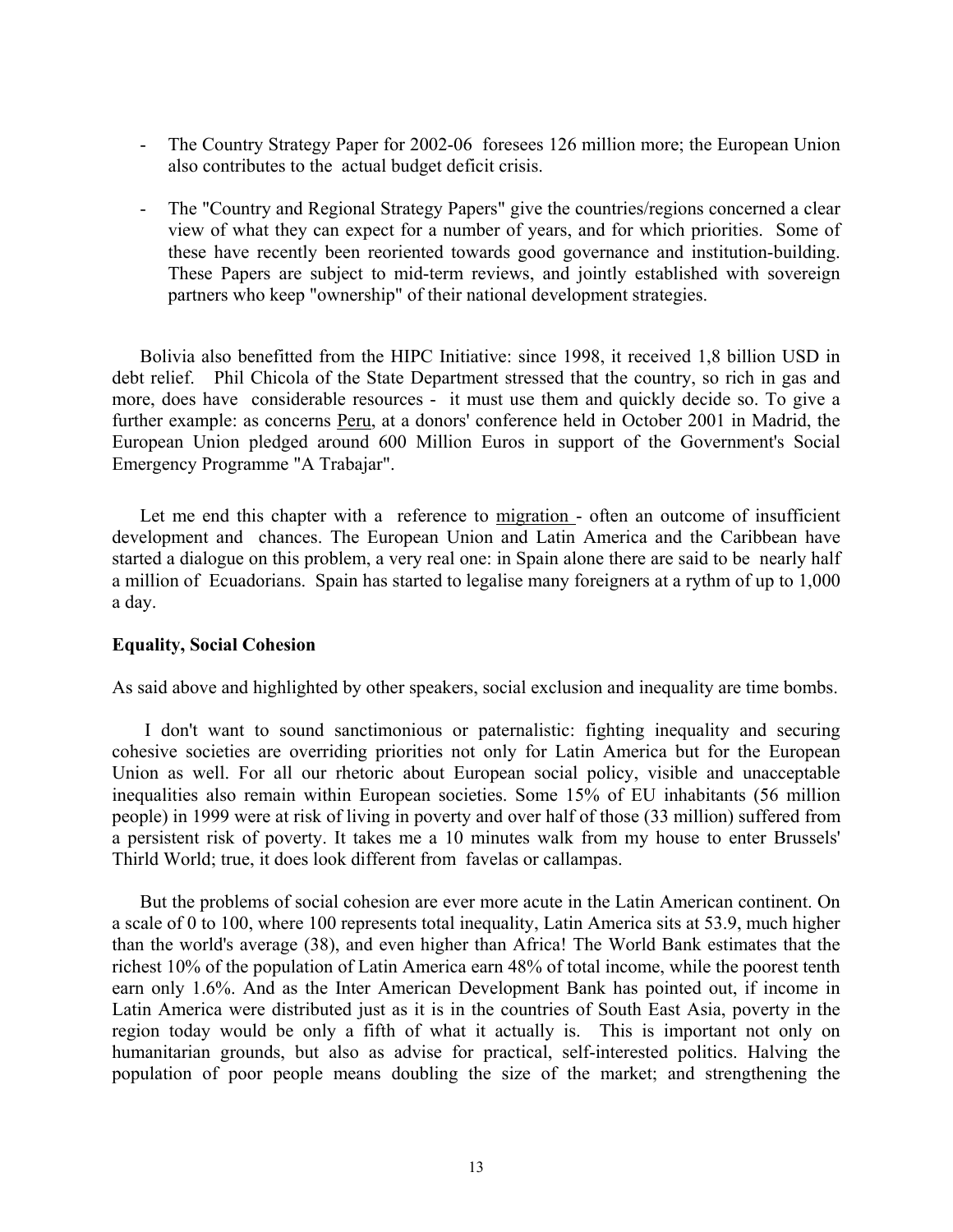commitment of those who are currently marginalised by the democratic system. There is little dispute over the negative correlation between inequality and growth.

 As a friendly observer, I believe Latin America can no longer put off social and fiscal measures that respond to the needs of a significant part of the population. In our cooperation programs, negotiated with beneficiaries, we respect a country's sovereignty - but this means in reverse, that how/if they want to develop is primarily their choice and responsability. International solidarity can be decisive, but not a substitute. The cynic definition of development aid of the 1960's " Taxing the poor in the rich countries to pay the rich in the poor countries" shall no longer apply.

 The relation between sound economic performance and political stability is clear-cut, and works both ways. A worrying recent poll by the Latino Barometer indicated that 52% of the population in the continent felt that they could live under an authoritarian regime if it delivered better economic conditions for their daily lives. How to counter this? As former Brazilian president Henrique Cardoso said, governments should boost their effectiveness, and citizens must learn to demand their rights without violence. I couldn't agree more.

Cardoso raises the two important questions:

- First**,** effectiveness**.** It is not enough to set up democratic institutions; they must work. Electoral systems must function properly. Political parties must be truly representative. Government policies should reflect a genuine social contract, which includes not just the protection of individual rights but also social solidarity to support the most vulnerable. The independence of the judiciary must be guaranteed. There are sometimes situations difficult to assess and to react to, namely when a democratically elected President is obviously not respecting the rule of law. The German/British professor Lord Dahrendorf recently raised this dilemma - and concluded that, if a choice were to be made, rule of law should prevail.
- The second question is the civil, peaceful exercise of political and social rights. In democratic societies there should be no place for violence. Citizens must feel confident in legal and institutional channels to exercise their rights. Violence and social turmoil can be symptoms of a lack of an effective political system. The resulting instability further discourages investment and growth.

## **Regional Integration and the EU-LAC Bi-Regional Strategic Partnership**

 One way to tackle social cohesion can be regional integration. Economic integration will create a bigger market and attract more foreign investment, growing but fair competition, and greater negotiating clout. It is also important for stability and conflict prevention. Closer co-operation can be a catalyst for democracy and improved human rights; regional integration is an expression of compatible, and even common objectives, giving priority to what unites us.

 Regional integration reduces dependency and vulnerability, and offers protection against external shocks. Current trade between Latin American countries is weak and declining: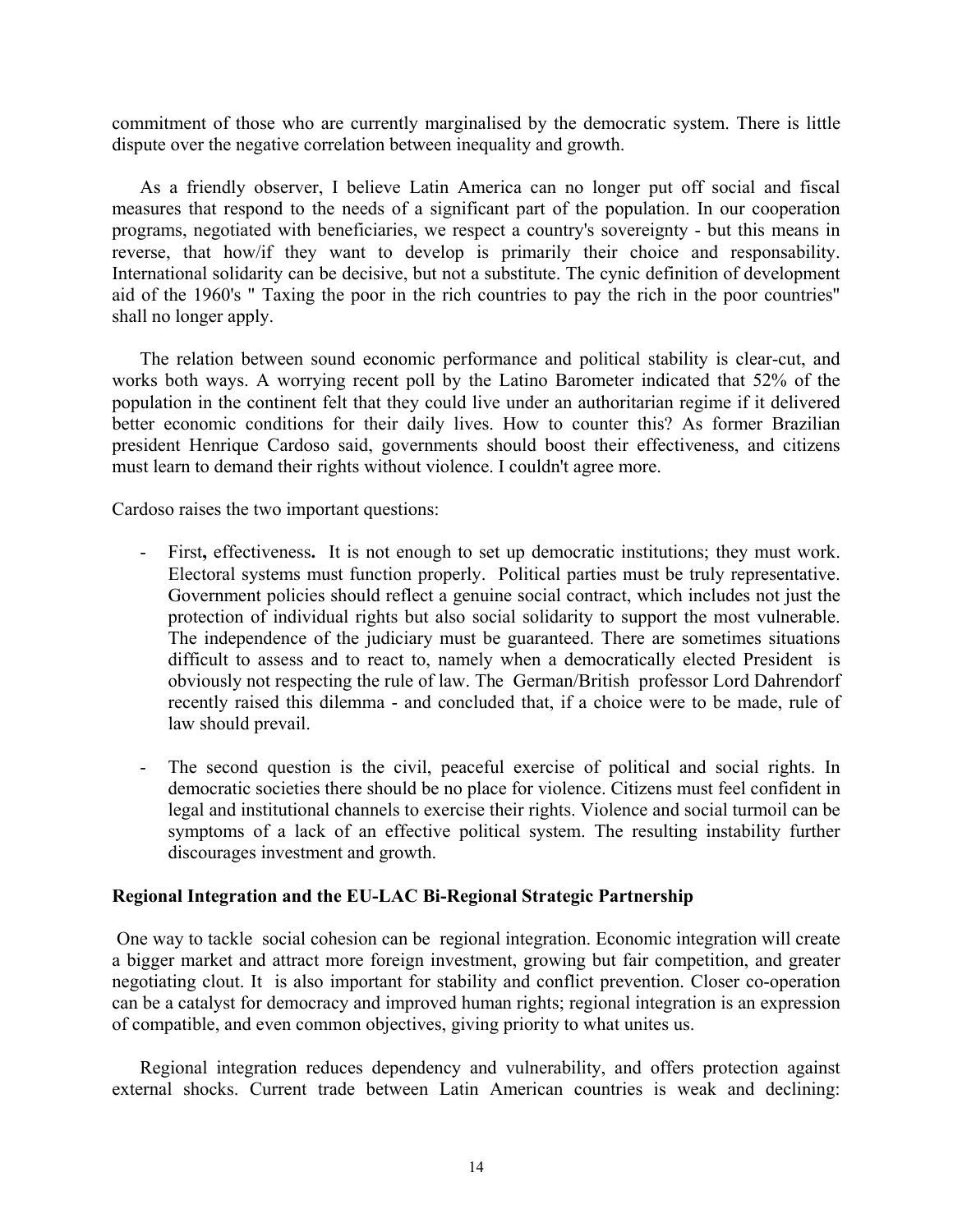according to the WTO, the percentage of intra-regional merchandise exports in Latin America fell by 10% in 2002; 7% in the Andean countries; and an alarming 33% in MERCOSUR. In 2002, intra-regional exports in Latin America amounted to only 15.4% of total exports (and a mere 6.6% in the case of Peru), compared with 40.3% in North America, 48.9% in Asia, and 67.3 percent in Western Europe. Unless this trend can be reversed, Latin American markets will continue to operate well below their potential. We probably need less Presidential conferences in Latin America and more seminars of experts on customs, trade nomenclature, single export forms etc. We need "efficient", not just legally valid decisions in integration, as Peru's MFA recently set out in his speech on Andean integration. To illustrate that individual Latin American countries have limited trading clout: Brazil is the number one trade partner for the European Union in Latin America, but globally only our trade partner number fourteen. The European Union trades more with Vietnam than with Venezuela, more with Kazakhstan than with Colombia, more with Bangladesh than with Peru, more with Mauritius than with Ecuador, and more with Aruba than with Bolivia.

Let me add that in the European experience, economic integration without accompanying measures for social and regional solidarity risks to create centres and marginalised areas, winners and loosers. Integration should not simply follow a commercial logic. The European Union is not the consequence of the market, but of political decisions.

 The actual EU -Presidency, Ireland, is an outstanding example of the impact of the combined effect of our solidarity instruments and sound national policies for development. From some 65% of the EU average GDP per capita at the moment of accesion just 30 years ago, Ireland has skyrocketed to nearly 130%. The European Union wants regional integration to be a win-win situation. It gives considerable advise and support to such processes in Latin America . However, sometimes we feel like the preacher in the desert.

 Our bi-regional Strategic Partnership with Latin America and the Caribbean was created at the First EU-LAC Summit 1999 in Rio, strongly promoted by Spain and Portugal, but with the support by all 15 and through a very active German EU-Presidency. This Partnership, as well as our agreements with Latin American countries and regions, including our FTA's are not silent on internal disparities. Unlike NAFTA, they foresee manyfold cooperation sectors and instruments and aid over and above trade.

 Our cooperation assistance ranges from projects on institutional support, customs harmonisation, technical norms and standards, statistical harmonisation, to the involvement of civil society.

 Besides effective multilateralism, social cohesion is the major item on the agenda of the Third EU-LAC Summit, to be held end of May in Guadalajara. In collaboration with the World Bank, the Inter American Development Bank, the UNDP, ECLAC, and relevant experts, we drafted concrete proposals for policies fostering social cohesion for approval by our Heads of State Summit in Guadalajara, e.g. in areas like social and fiscal policy and regional and international co-operation. Before the Summit, the European Commission intends to launch an additional €30 million programme aimed at developing public administration networks, in particular in the sectors of justice, health, education and taxation.